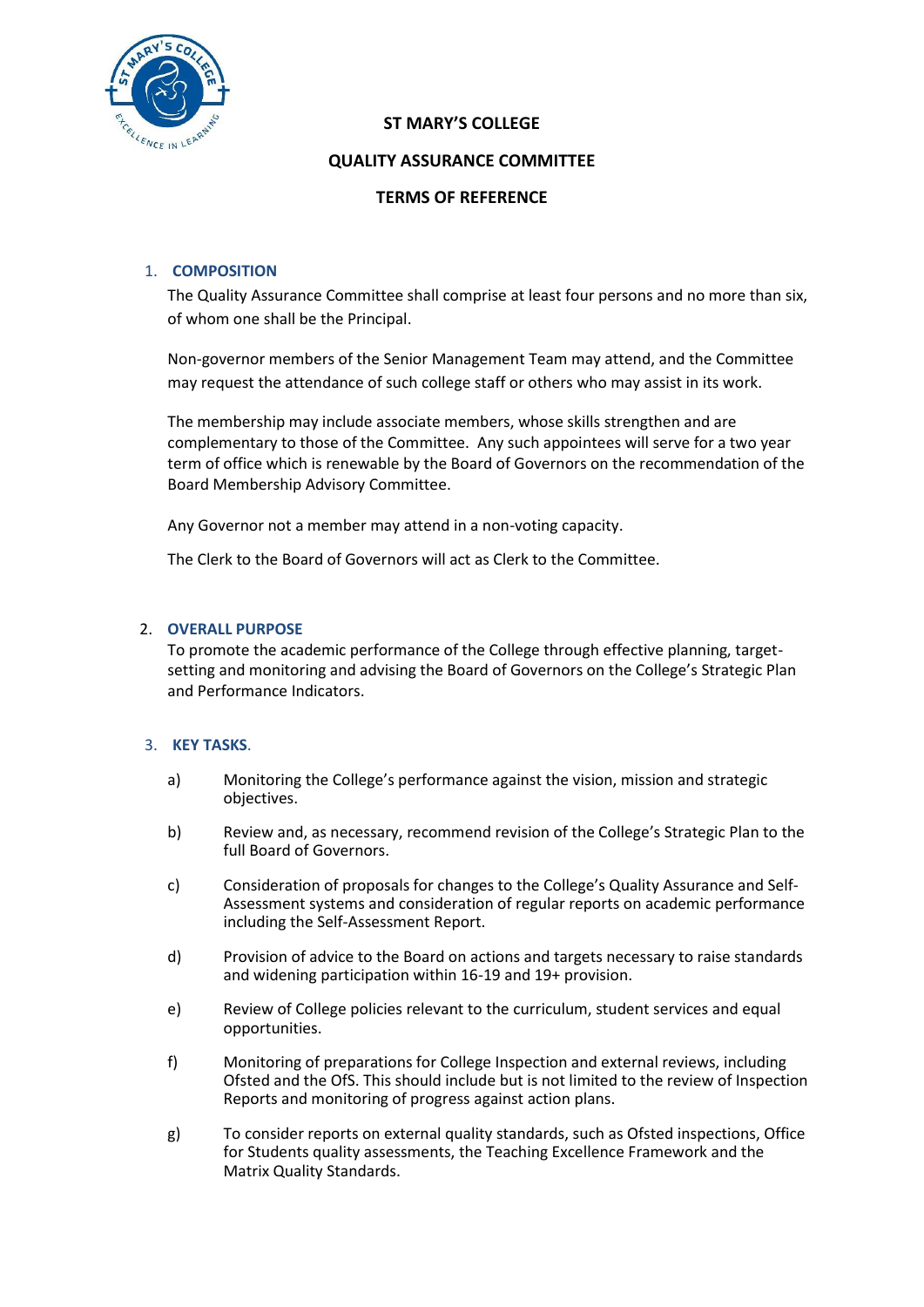- h) Promotion of the Board's understanding of curriculum issues and monitoring of effective liaison between Governors and College Departments.
- i) To consider the outcomes of learner feedback processes and to monitor the College's responsiveness.
- j) To review the quality of the College's Higher Education provision, including the curriculum, progress against key performance indicators and any relevant external validation processes.
- k) To receive an annual monitoring report on complaints and to approve the College's Complaints Policy.
- l) To consider any other matters relating to the quality and standards of the College's provision.
- m) To consider a termly report on safeguarding arrangements and to recommend for approval the College's Safeguarding Policy on at least an annual basis.
- n) To monitor the implementation of the College's Equality and Diversity Strategy.

#### **4. MEETINGS**

The Committee shall meet as often as necessary but not less than once per term.

#### 5. **TERM OF OFFICE**

- a) Membership of the Committee shall last until the expiry of their term of office as a governor.
- b) A member may at any time, by notice to the Clerk to the Board of Governors, resign his or her membership.

#### 6. **VACANCIES**

 Upon the occurrence of a vacancy or expected vacancy amongst members it shall be for the Board of Governors to select and appoint a person to fill the vacancy.

# 7. **APPOINTMENT OF CHAIR AND VICE CHAIR**

- a) The Chair shall be appointed by the Committee at the first Committee meeting of the academic year. At the end of their term, they will be eligible for reappointment.
- b) The Chair may at any time, by notice to the Clerk to the Board of Governors resign this position.
- c) The Committee shall choose one of their number to act as Vice Chair.
- d) If the Chair is absent from any meeting of the Committee, the Vice Chair will assume the role. If the Vice Chair is also not available, those members present shall choose one of their number to act as Chairman for that meeting.

# 8. **QUORUM**

a) Meetings of the Committee shall be quorate if three or more members are present.